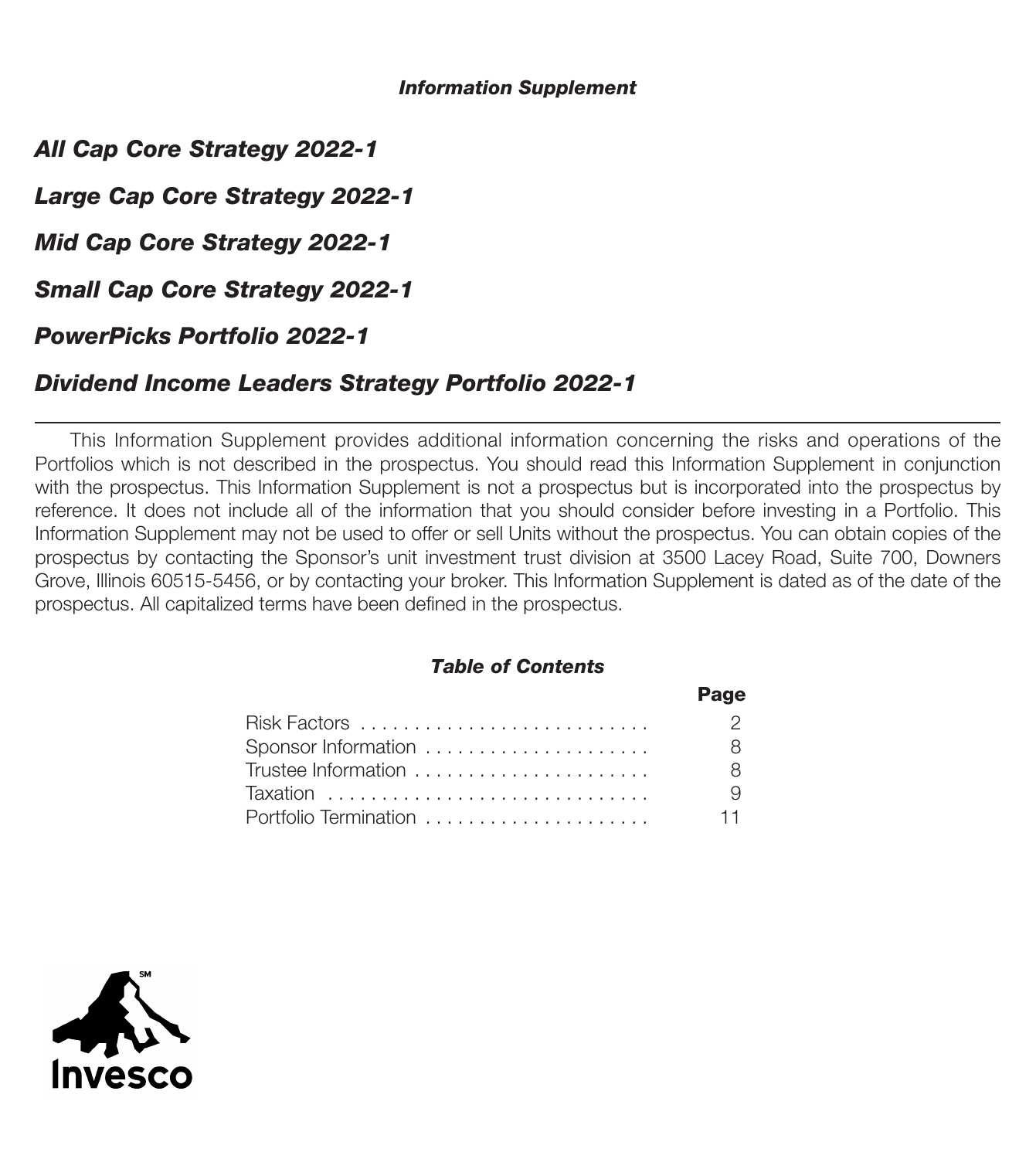## *RISK FACTORS*

**Price Volatility.** Because the Portfolios invest in securities of U.S. companies, as well as foreign companies traded on U.S. exchanges, you should understand the risks of investing in securities before purchasing Units. These risks include the risk that the financial condition of the company or the general condition of the securities markets may worsen and the value of the securities (and therefore Units) will fall. Securities are especially susceptible to general market movements. The value of securities often rises or falls rapidly and unpredictably as market confidence and perceptions of companies change. These perceptions are based on factors including expectations regarding government economic policies, inflation, interest rates, economic expansion or contraction, political climates and economic or banking crises. The value of Units will fluctuate with the value of the securities in a Portfolio and may be more or less than the price you originally paid for your Units. As with any investment, we cannot guarantee that the performance of a Portfolio will be positive over any period of time. Because the Portfolios are unmanaged, the Trustee will not sell securities in response to market fluctuations as is common in managed investments.

**Dividends.** Stocks represent ownership interests in a company and are not obligations of the company. Common stockholders have a right to receive payments from the company that is subordinate to the rights of creditors, bondholders or preferred stockholders of the company. This means that common stockholders have a right to receive dividends only if a company's board of directors declares a dividend and the company has provided for payment of all of its creditors, bondholders and preferred stockholders. If a company issues additional debt securities or preferred stock, the owners of these securities will have a claim against the company's assets before common stockholders if the company declares bankruptcy or liquidates its assets even though the common stock was issued first. As a result, the company may be less willing or able to declare or pay dividends on its common stock.

*Consumer Discretionary and Consumer* **Staples Issuers.** Each Portfolio invests significantly in

issuers that manufacture or sell consumer products. The profitability of these companies will be affected by various factors including the general state of the economy and consumer spending trends. In the past, there have been major changes in the retail environment due to the declaration of bankruptcy by some of the major corporations involved in the retail industry, particularly the department store segment. The continued viability of the retail industry will depend on the industry's ability to adapt and to compete in changing economic and social conditions, to attract and retain capable management, and to finance expansion. Weakness in the banking or real estate industry, a recessionary economic climate with the consequent slowdown in employment growth, less favorable trends in unemployment or a marked deceleration in real disposable personal income growth could result in significant pressure on both consumer wealth and consumer confidence, adversely affecting consumer spending habits. Increasing employee and retiree benefit costs may also have an adverse effect on the industry. In many sectors of the retail industry, competition may be fierce due to market saturation, converging consumer tastes and other factors. Because of these factors and the recent increase in trade opportunities with other countries, American retailers are now entering global markets which entail added risks such as sudden weakening of foreign economies, difficulty in adapting to local conditions and constraints and added research costs.

*Financial Services Issuers.* An investment in Units of the Mid Cap Core Strategy should be made with an understanding of the problems and risks inherent in the bank and financial services industry in general.

Banks and their holding companies are especially subject to the adverse effects of economic recession, volatile interest rates, portfolio concentrations in geographic markets and in commercial and residential real estate loans, and competition from new entrants in their fields of business. Banks are highly dependent on net interest margin. Bank profitability is largely dependent on the availability and cost of capital funds, and can fluctuate significantly when interest rates change or due to increased competition.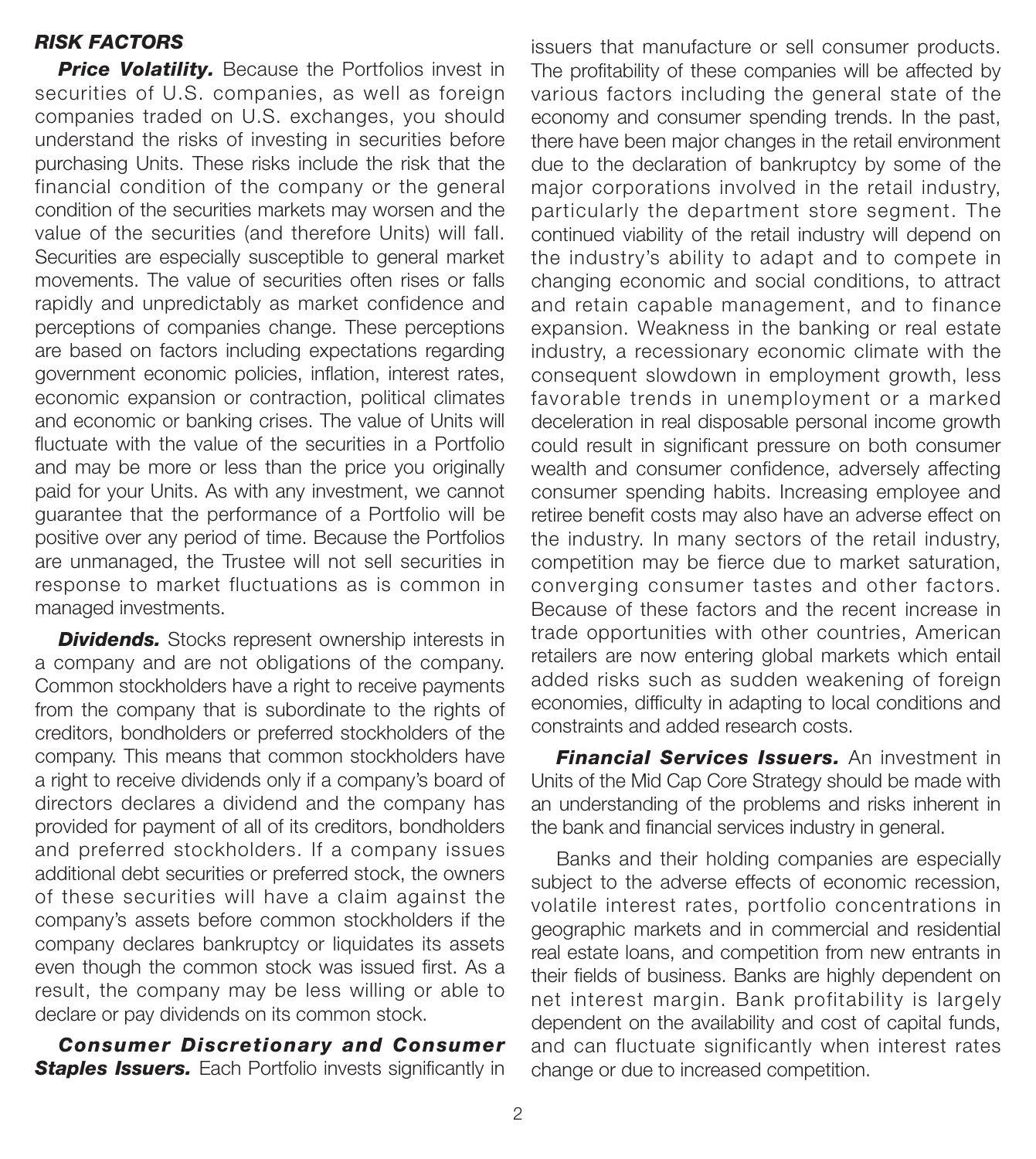Banks and their holding companies are subject to extensive federal regulation and, when such institutions are state-chartered, to state regulation as well. Such regulations impose strict capital requirements and limitations on the nature and extent of business activities that banks may pursue. Furthermore, bank regulators have a wide range of discretion in connection with their supervisory and enforcement authority and may substantially restrict the permissible activities of a particular institution if deemed to pose significant risks to the soundness of such institution or the safety of the federal deposit insurance fund. Regulatory actions, such as increases in the minimum capital requirements applicable to banks and increases in deposit insurance premiums required to be paid by banks and thrifts to the Federal Deposit Insurance Corporation, can negatively impact earnings and the ability of a company to pay dividends. Neither federal insurance of deposits nor governmental regulations, however, insures the solvency or profitability of banks or their holding companies, or insures against any risk of investment in the securities issued by such institutions.

Technological advances allow nontraditional lending sources to cut overhead and permit the more efficient use of customer data. Banks continue to face tremendous pressure from mutual funds, brokerage firms and other financial service providers in the competition to furnish services that were traditionally offered by banks.

The Securities and Exchange Commission ("SEC") and the Financial Accounting Standards Board require the expanded use of market value accounting by banks and have imposed rules requiring market accounting for investment securities held in trading accounts or available for sale. Adoption of additional such rules may result in increased volatility in the reported health of the industry, and mandated regulatory intervention to correct such problems. Additional legislative and regulatory changes may be enacted in the future. In addition, from time to time the deposit insurance system is reviewed by Congress and federal regulators, and proposed reforms of that system could, among other things, further restrict the ways in which deposited moneys can be used by

banks or reduce the dollar amount or number of deposits insured for any depositor. Such reforms could reduce profitability, as investment opportunities available to bank institutions become more limited and as consumers look for savings vehicles other than bank deposits. Banks face significant competition from other financial institutions such as mutual funds, credit unions, mortgage banking companies and insurance companies, and increased competition may result from legislative broadening of regional and national interstate banking powers. The Sponsor makes no prediction as to what, if any, manner of bank regulatory actions might ultimately be adopted or what ultimate effect such actions might have on your Portfolio.

The Federal Reserve Board ("FRB") has issued a policy statement on the payment of cash dividends by bank holding companies. In the policy statement, the FRB expressed its view that a bank holding company experiencing earnings weaknesses should not pay cash dividends which exceed its net income or which could only be funded in ways that would weaken its financial health, such as by borrowing. The FRB also may impose limitations on the payment of dividends as a condition to its approval of certain applications, including applications for approval of mergers and acquisitions.

Companies engaged in the investment management industry are subject to the adverse effects of economic recession, volatile interest rates, and competition from new entrants in their fields of business. Adverse changes in the direction of the stock market, investor confidence, equity transaction volume, the level and direction of interest rates and the outlook of emerging markets could adversely affect the financial stability, as well as the stock prices, of these companies.

Additionally, competitive pressures, including increased competition with new and existing competitors, the ongoing commoditization of traditional businesses and the need for increased capital expenditures on new technology could adversely impact the profit margins of companies in the investment management and brokerage industries. Companies involved in the investment management industry are also subject to extensive regulation by government agencies and self-regulatory organizations,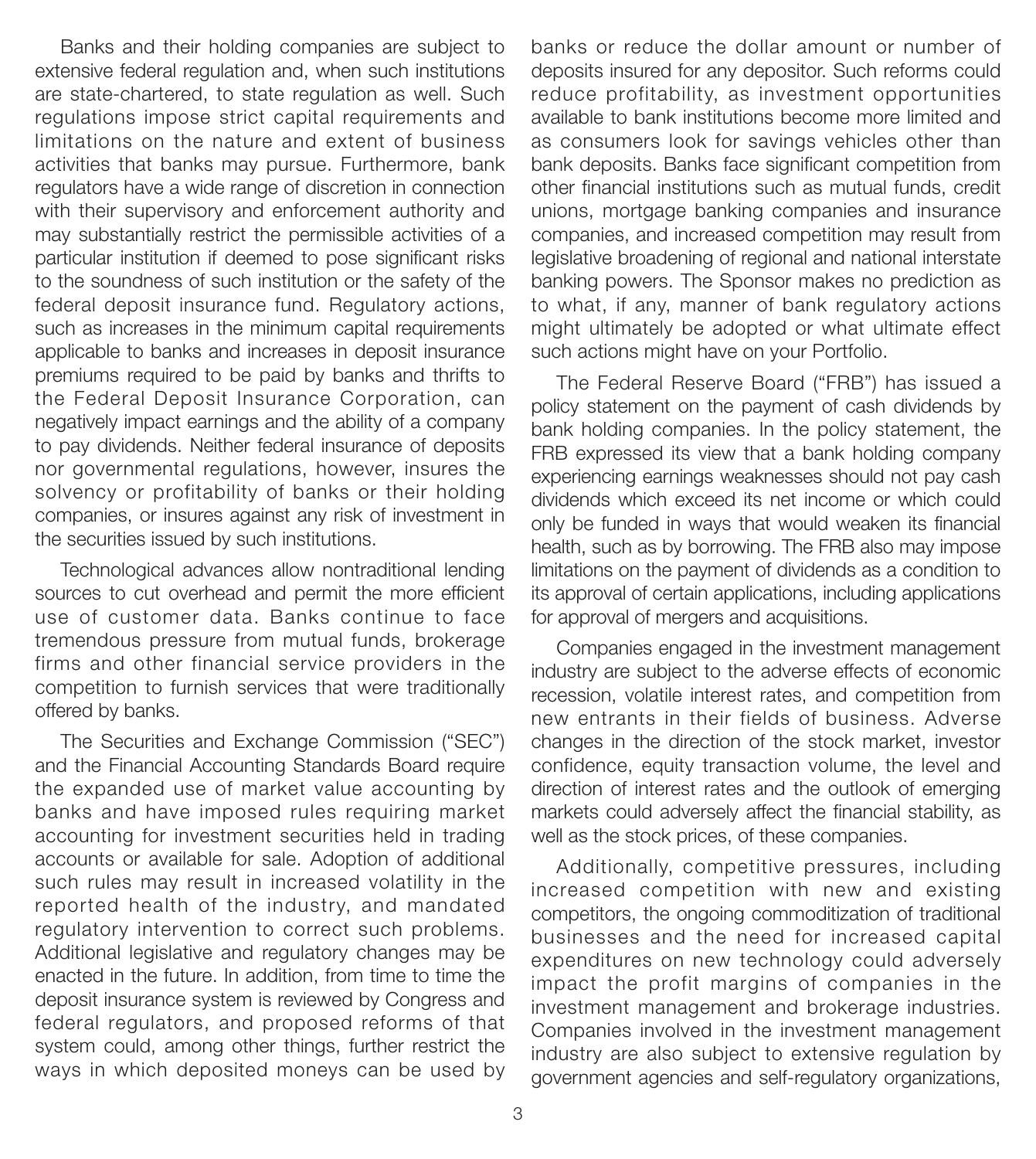and changes in laws, regulations or rules, or in the interpretation of such laws, regulations and rules could adversely affect the stock prices of such companies.

Companies involved in the insurance, reinsurance and risk management industry underwrite, sell or distribute property, casualty and business insurance. Many factors affect insurance, reinsurance and risk management company profits, including but not limited to interest rate movements, the imposition of premium rate caps, a misapprehension of the risks involved in given underwritings, competition and pressure to compete globally, weather catastrophes or other disasters and the effects of client mergers. Individual companies may be exposed to material risks including reserve inadequacy and the inability to collect from reinsurance carriers. Insurance companies are subject to extensive governmental regulation, including the imposition of maximum rate levels, which may not be adequate for some lines of business. Proposed or potential tax law changes may also adversely affect insurance companies' policy sales, tax obligations and profitability. In addition to the foregoing, profit margins of these companies continue to shrink due to the commoditization of traditional businesses, new competitors, capital expenditures on new technology and the pressure to compete globally.

In addition to the normal risks of business, companies involved in the insurance and risk management industry are subject to significant risk factors, including those applicable to regulated insurance companies, such as:

- the inherent uncertainty in the process of establishing property-liability loss reserves, and the fact that ultimate losses could materially exceed established loss reserves, which could have a material adverse effect on results of operations and financial condition;
- the fact that insurance companies have experienced, and can be expected in the future to experience, catastrophic losses, which could have a material adverse impact on their financial conditions, results of operations and cash flow;
- the inherent uncertainty in the process of establishing property-liability loss reserves due to changes in loss payment patterns caused by new claim settlement practices;
- the need for insurance companies and their subsidiaries to maintain appropriate levels of statutory capital and surplus, particularly in light of continuing scrutiny by rating organizations and state insurance regulatory authorities, and in order to maintain acceptable financial strength or claims-paying ability ratings;
- the extensive regulation and supervision to which insurance companies are subject, and various regulatory and other legal actions;
- the adverse impact that increases in interest rates could have on the value of an insurance company's investment portfolio and on the attractiveness of certain of its products; and
- the uncertainty involved in estimating the availability of reinsurance and the collectability of reinsurance recoverables.

The state insurance regulatory framework has, during recent years, come under increased federal scrutiny, and certain state legislatures have considered or enacted laws that alter and, in many cases, increase state authority to regulate insurance companies and insurance holding company systems. Further, the National Association of Insurance Commissioners and state insurance regulators are reexamining existing laws and regulations, specifically focusing on insurance companies, interpretations of existing laws and the development of new laws. In addition, Congress and certain federal agencies have investigated the condition of the insurance industry in the United States to determine whether to promulgate additional federal regulation. All insurance companies are subject to state laws and regulations that require diversification of their investment portfolios and limit the amount of investments in certain investment categories. Failure to comply with these laws and regulations would cause non-conforming investments to be treated as non-admitted assets for purposes of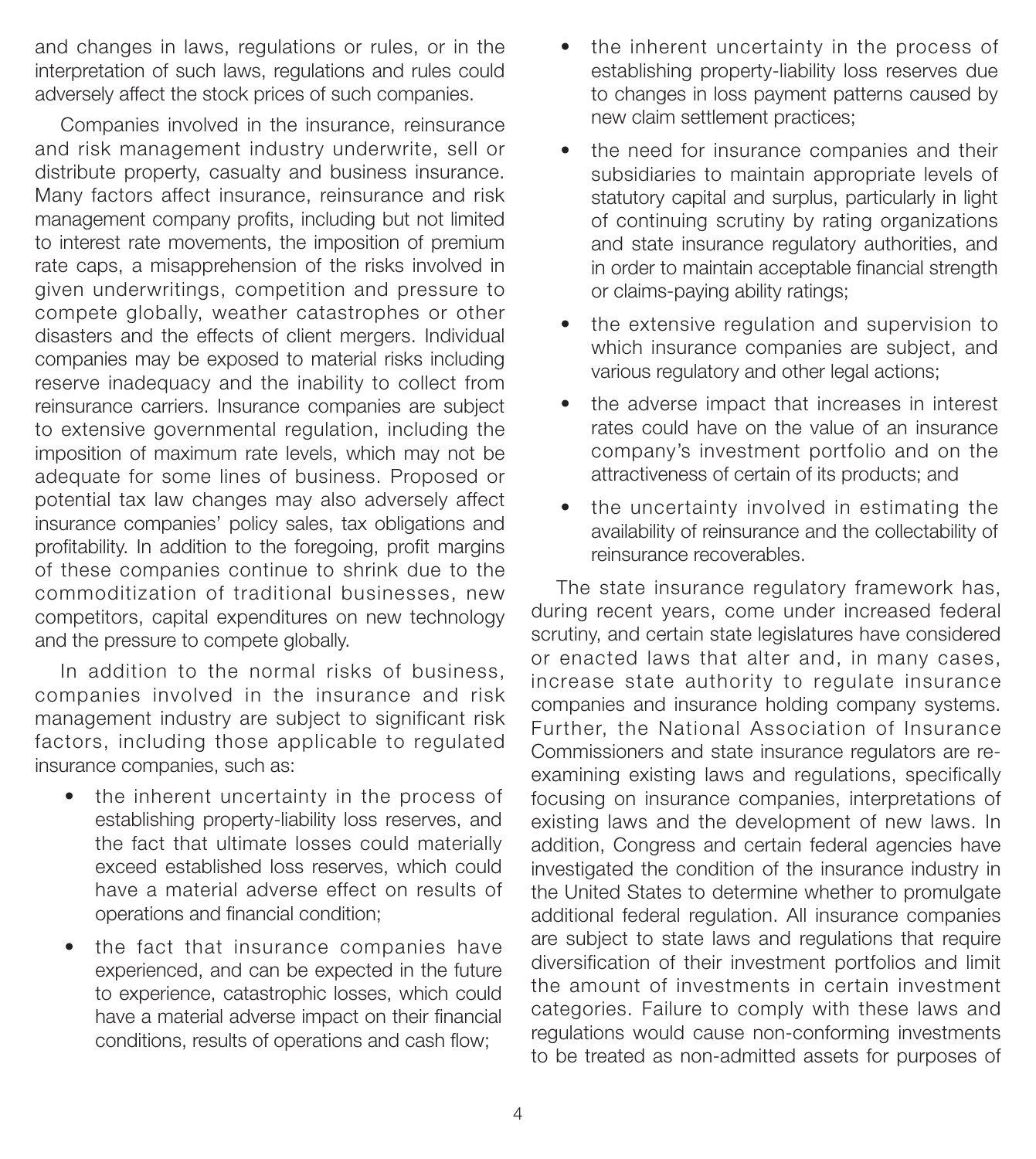measuring statutory surplus and, in some instances, would require divestiture.

The Sponsor is unable to predict whether any state or federal legislation will be enacted to change the nature or scope of regulation of the insurance industry, or what effect, if any, such legislation would have on the industry.

**Information Technology Issuers.** The Small Cap Core Strategy, the Mid Cap Core Strategy, the Large Cap Core Strategy, the All Cap Core Strategy and PowerPicks Portfolio invest significantly in information technology companies. The Portfolios may be particularly susceptible to a negative impact resulting from adverse market conditions or other factors affecting information technology issuers because any negative impact on the information technology industry will not be diversified among issuers within other unrelated industries. Accordingly, an investment in Units should be made with an understanding of the characteristics of the information technology industry and the risks which such an investment may entail.

The market for information technology products and services, especially those related to the Internet, is characterized by rapidly changing technology, rapid products obsolescence, cyclical market patterns, evolving industry standards and frequent new products introductions. The success of information technology companies depends in substantial part on the timely and successful introduction of new products. An unexpected change in one or more of the technologies affecting an issuer's products or in the market for products based on a particular technology could have a material adverse affect on an issuer's operating results. Furthermore, there can be no assurance that companies will be able to respond timely to compete in the rapidly developing marketplace.

The market for certain information technology products and services may have only recently begun to develop, is rapidly evolving and is characterized by an increasing number of market entrants. Additionally, certain information technology companies may have only recently commenced operations or offered equity securities to the public. Such companies are in the early stage of development and have a limited operating

history on which to analyze future operating results. It is important to note that following its initial public offering, a security is likely to experience substantial stock price volatility and speculative trading. According, there can be no assurance that, upon redemption of your Units or termination of the Portfolio, you will receive an amount greater than or equal to your initial investment.

Based on trading history, factors such as announcements of new products or development of new technologies and general conditions of the industry have caused and are likely to cause the market price of information technology common stocks to fluctuate substantially. In addition, information technology company stocks have experienced extreme price and volume fluctuations that often have been unrelated to the operating performance of such companies. This market volatility may adversely affect the market price of the Securities and therefore your ability to redeem your Units, or roll over your Units into a new trust, at a price equal to or greater than the original price paid for such Units.

Some key components of certain products of information technology issuers are currently available only from single source. There can be no assurance that in the future suppliers will be able to meet the demand for components in a timely and cost effective manner. Accordingly, an issuer's operating results and customer relationships could be adversely affected by either an increase in price for, or any interruption or reduction in supply of, any key components. Additionally, many information technology issuers are characterized by a highly concentrated customer base consisting of a limited number of large customers who may require product vendors to comply with rigorous and constantly developing industry standards. Any failure to comply with such standards may result in a significant loss or reduction of sales. Because many products and technology are incorporated into other related products, certain companies are often highly dependent on the performance of other computer, electronics and communications companies. There can be no assurance that these customers will place additional orders, or that an issuer of Securities will obtain orders of similar magnitude as past orders from other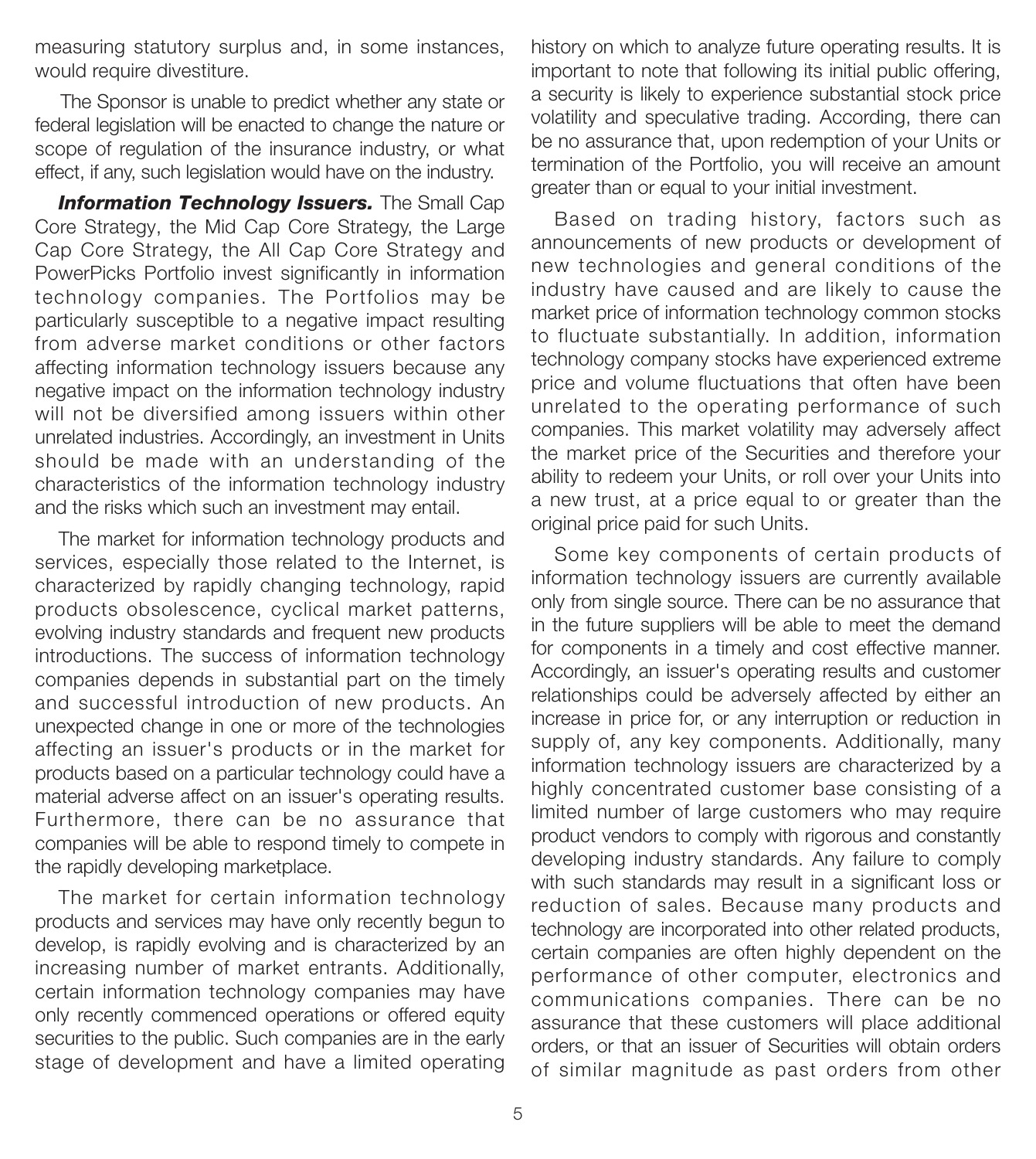customers. Similarly, the success of certain companies is tied to a relatively small concentration of products or technology with intense competition between companies. Accordingly, a decline in demand for such products or technology from such customers could have a material adverse impact on issuers of the Securities.

The life cycle of a new technology product or service tends to be short, resulting in volatile sales, earnings and stock prices for many information technology companies. Additionally, with the rapid evolution of technologies, competitive advantages tend to be short lived and product pricing usually falls. Historically, many of the benefits from new technologies have gone to the consumer, as their creators have been unable to retain differentiation or pricing power. Some of the large information technology companies have been involved in antitrust litigation and may continue to be in the future. A slowdown in corporate or consumer spending on technology will likely hurt information technology company revenues. Information technology companies rely on international sales for a meaningful part of their revenues. Any slowdown in international economies could hurt revenues.

**Liquidity.** Whether or not the stocks in a Portfolio are listed on a stock exchange, the stocks may delist from the exchange or principally trade in an over-thecounter market. As a result, the existence of a liquid trading market could depend on whether dealers will make a market in the stocks. We cannot guarantee that dealers will maintain a market or that any market will be liquid. The value of the stocks could fall if trading markets are limited or absent.

*Additional Units.* The Sponsor may create additional Units of a Portfolio by depositing into the Portfolio additional stocks or cash with instructions to purchase additional stocks. A deposit could result in a dilution of your investment and anticipated income because of fluctuations in the price of the stocks between the time of the deposit and the purchase of the stocks and because your Portfolio will pay brokerage or acquisition fees.

*CFRA.* The Sponsor, on behalf of the PowerPicks Portfolio as described in the prospectus, has entered

into a license agreement with CFRA, an independent research firm, under which the PowerPicks Portfolio is granted licenses to use certain trademarks and trade names, to the extent the Sponsor deems appropriate and desirable under federal and state securities laws to indicate the source of the index as a basis for determining the composition of the PowerPicks Portfolio. CFRA is the registered operating name or "doing business as" for its legal entity Accounting Research & Analytics, LLC. *The PowerPicks Portfolio is not sponsored, managed, sold or promoted by CFRA and its affiliates.*

*CFRA MAKES NO REPRESENTATION OR WARRANTY, EXPRESS OR IMPLIED, TO THE OWNERS OF THE POWERPICKS PORTFOLIO OR ANY OTHER PERSON REGARDING THE ADVISABILITY OF INVESTING IN SECURITIES GENERALLY, OR IN THE PORTFOLIO PARTICULARLY, OR THE ABILITY OF CFRA'S MODEL PORTFOLIOS TO TRACK GENERAL MARKET PERFORMANCE. CFRA IS NOT RESPONSIBLE FOR AND HAS NOT PARTICIPATED IN THE DETERMINATION OF THE PRICES AND AMOUNT OF THE POWERPICKS PORTFOLIO OR THE TIMING OF THE ISSUANCE OR SALE OF THE PORTFOLIO OR IN THE DETERMINATION OR CALCULATION OF THE EQUATION BY WHICH THE PORTFOLIO MAY BE CONVERTED INTO CASH OR OTHER REDEMPTION MECHANICS. CFRA HAS NO OBLIGATION OR LIABILITY IN CONNECTION WITH THE ADMINISTRATION, MARKETING OR TRADING OF THE POWERPICKS PORTFOLIO. CFRA IS NOT AN INVESTMENT ADVISOR. INCLUSION OF A SECURITY WITHIN A CFRA MODEL PORTFOLIO IS NOT A RECOMMENDATION BY CFRA TO BUY, SELL, OR HOLD ANY SECURITY, NOR IS IT INVESTMENT ADVICE. CFRA AND ITS SUPPLIERS DO NOT GUARANTEE THE ADEQUACY, ACCURACY, TIMELINESS AND/OR THE COMPLETENESS OF THE CFRA MODEL PORTFOLIOS OR ANY DATA RELATED THERETO OR ANY COMMUNICATION WITH RESPECT THERETO, INCLUDING, ORAL, WRITTEN, OR ELECTRONIC COMMUNICATIONS. CFRA AND ITS SUPPLIERS SHALL NOT BE SUBJECT TO ANY DAMAGES OR LIABILITY FOR ANY ERRORS, OMISSIONS, OR DELAYS IN ITS SERVICES. CFRA*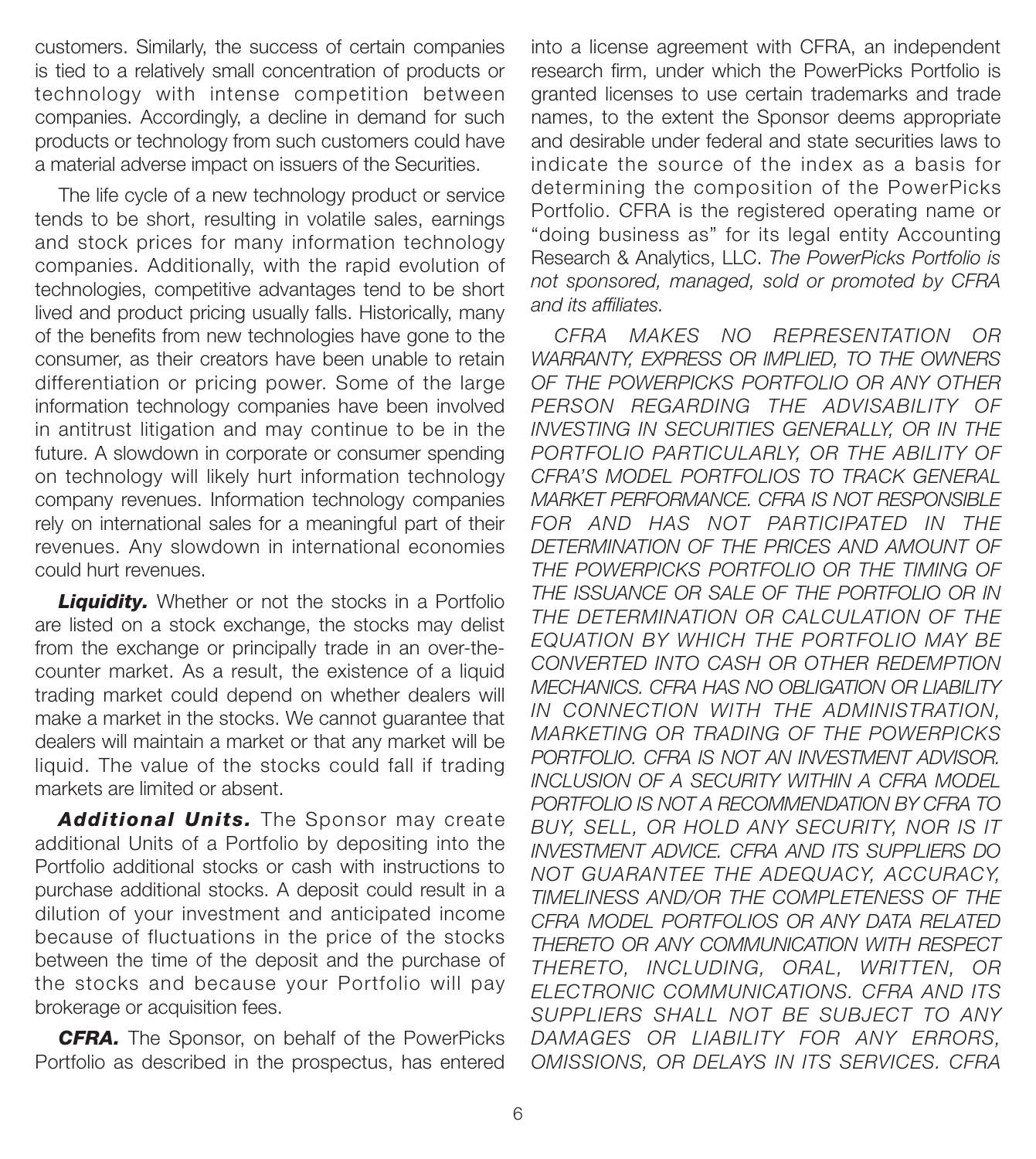*MAKES NO EXPRESS OR IMPLIED WARRANTIES, AND EXPRESSLY DISCLAIMS ALL WARRANTIES, OF MERCHANTABILITY OR FITNESS FOR A PARTICULAR PURPOSE OR USE OR AS TO RESULTS TO BE OBTAINED BY USERS, OWNERS OF THE POWERPICKS PORTFOLIO, OR ANY OTHER PERSON OR ENTITY FROM THE USE OF THE CFRA MODEL PORTFOLIOS OR WITH RESPECT TO ANY DATA RELATED THERETO. WITHOUT LIMITING ANY OF THE FOREGOING, IN NO EVENT WHATSOEVER SHALL CFRA BE LIABLE FOR ANY INDIRECT, SPECIAL, INCIDENTAL, PUNITIVE, OR CONSEQUENTIAL DAMAGES, INCLUDING BUT NOT LIMITED TO, LOSS OF PROFITS, TRADING LOSSES, LOST TIME, OR GOODWILL, EVEN IF THEY HAVE BEEN ADVISED OF THE POSSIBILITY OF SUCH DAMAGES, WHETHER IN CONTRACT, TORT, STRICT LIABILITY, OR OTHERWISE.* 

**S&P Dow Jones Indices LLC.** The S&P 500 Index, S&P MidCap 400 Index, S&P SmallCap 600 Index and S&P 1500 Index (collectively, the "Indices") are products of S&P Dow Jones Indices LLC ("S&P DJI"), and have been licensed for use by Invesco Capital Markets, Inc. "Standard & Poor's®", "S&P®", "S&P 500®", "S&P MidCap 400®", "S&P SmallCap 600®" and "S&P 1500®" are registered trademarks of S&P Global or its affiliates; and these trademarks have been licensed for use by S&P DJI and sublicensed for certain purposes by Invesco Capital Market, Inc. The Portfolios are not sponsored, endorsed, sold or promoted by S&P DJI, S&P, any of their respective affiliates (collectively, "S&P Dow Jones Indices"). S&P Dow Jones Indices makes no representation or warranty, express or implied, to the owners of the Portfolios or any member of the public regarding the advisability of investing in securities generally or in the Portfolios particularly or the ability of the Indices to track general market performance. S&P Dow Jones Indices' only relationship to Invesco Capital Market, Inc. with respect to the Indices is the licensing of the Index and certain trademarks, service marks and/or trade names of S&P Dow Jones Indices or its licensors. The Indices are determined, composed and calculated by S&P Dow Jones Indices without regard to Invesco Capital Markets, Inc. or the Portfolios. S&P Dow Jones Indices

have no obligation to take the needs of Invesco Capital Markets, Inc. or the owners of the Portfolios into consideration in determining, composing or calculating the Indices. S&P Dow Jones Indices is not responsible for and has not participated in the determination of the prices, and amount of the Portfolios or the timing of the issuance or sale of the Portfolios or in the determination or calculation of the equation by which the Portfolios are to be converted into cash, surrendered or redeemed, as the case may be. S&P Dow Jones Indices has no obligation or liability in connection with the administration, marketing or trading of the Portfolios. There is no assurance that investment products based on the Indices will accurately track index performance or provide positive investment returns. S&P Dow Jones Indices LLC is not an investment advisor. Inclusion of a security within an index is not a recommendation by S&P Dow Jones Indices to buy, sell, or hold such security, nor is it considered to be investment advice. Notwithstanding the foregoing, CME Group Inc. and its affiliates may independently issue and/or sponsor financial products unrelated to the Portfolios currently being issued by Invesco Capital Markets, Inc., but which may be similar to and competitive with the Portfolios. In addition, CME Group Inc. and its affiliates may trade financial products which are linked to the performance of the Indices.

S&P DJI DOES NOT GUARANTEE THE ADEQUACY, ACCURACY, TIMELINESS AND/OR THE COMPLETENESS OF THE INDICES OR ANY DATA RELATED THERETO OR ANY COMMUNICATION, INCLUDING BUT NOT LIMITED TO, ORAL OR WRITTEN COMMUNICATION (INCLUDING ELECTRONIC COMMUNICATIONS) WITH RESPECT THERETO. S&P DOW JONES INDICES SHALL NOT BE SUBJECT TO ANY DAMAGES OR LIABILITY FOR ANY ERRORS, OMISSIONS, OR DELAYS IN CALCULATING THE INDICES. S&P DOW JONES INDICES MAKE NO EXPRESS OR IMPLIED WARRANTIES, AND EXPRESSLY DISCLAIMS ALL WARRANTIES, OF MERCHANTABILITY OR FITNESS FOR A PARTICULAR PURPOSE OR USE OR AS TO RESULTS TO BE OBTAINED BY THE SPONSOR OR OWNERS OF THE PRODUCTS, OR ANY OTHER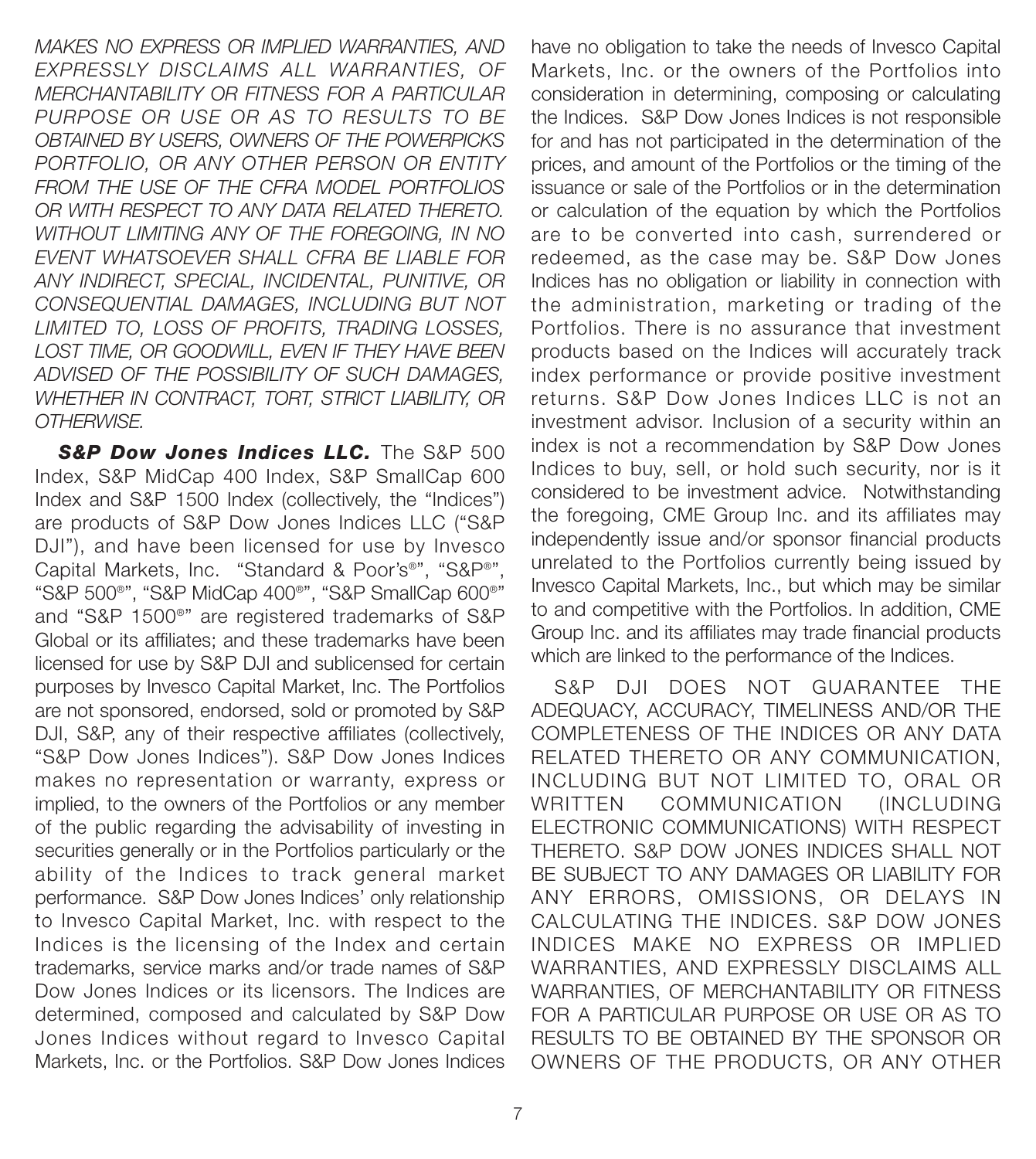PERSON OR ENTITY FROM THE USE OF THE INDICES OR WITH RESPECT TO ANY DATA RELATED THERETO. WITHOUT LIMITING ANY OF THE FOREGOING, IN NO EVENT WHATSOEVER SHALL S&P DOW JONES INDICES BE LIABLE FOR ANY INDIRECT, SPECIAL, INCIDENTAL, PUNITIVE, OR CONSEQUENTIAL DAMAGES INCLUDING BUT NOT LIMITED TO, LOSS OF PROFITS, TRADING LOSSES, LOST TIME OR GOODWILL, EVEN IF THEY HAVE BEEN ADVISED OF THE POSSIBILITY OF SUCH DAMAGES, WHETHER IN CONTRACT, TORT, STRICT LIABILITY, OR OTHERWISE.

**Voting.** Only the Trustee may sell or vote the stocks in a Portfolio. While you may sell or redeem your Units, you may not sell or vote the stocks in your Portfolio. The Sponsor will instruct the Trustee how to vote the stocks. The Trustee will vote the stocks in the same general proportion as shares held by other shareholders if the Sponsor fails to provide instructions.

#### *SPONSOR INFORMATION*

Invesco Capital Markets, Inc. is the Sponsor of your Portfolio. The Sponsor is a wholly owned subsidiary of Invesco Advisers, Inc. ("Invesco Advisers"). Invesco Advisers is an indirect wholly owned subsidiary of Invesco Ltd., a leading independent global investment manager that provides a wide range of investment strategies and vehicles to its retail, institutional and high net worth clients around the globe. The Sponsor's principal office is located at 11 Greenway Plaza, Houston, Texas 77046-1173. As of September 30, 2021, the total stockholders' equity of Invesco Capital Markets, Inc. was \$89,054,707.42 (unaudited). The current assets under management and supervision by Invesco Ltd. and its affiliates were valued at approximately \$1,528.6 billion as of September 30, 2021. (This paragraph relates only to the Sponsor and not to your Portfolio or to any other Series thereof. The information is included herein only for the purpose of informing investors as to the financial responsibility of the Sponsor and its ability to carry out its contractual obligations. More detailed financial information will be made available by the Sponsor upon request).

The Sponsor and your Portfolio have adopted a code of ethics requiring Invesco Ltd.'s employees who have

access to information on Portfolio transactions to report personal securities transactions. The purpose of the code is to avoid potential conflicts of interest and to prevent fraud, deception or misconduct with respect to your Portfolio.

If the Sponsor shall fail to perform any of its duties under the Trust Agreement or become incapable of acting or shall become bankrupt or its affairs are taken over by public authorities, then the Trustee may (i) appoint a successor Sponsor at rates of compensation deemed by the Trustee to be reasonable and not exceeding amounts prescribed by the SEC, (ii) terminate the Trust Agreement and liquidate the Portfolios as provided therein or (iii) continue to act as Trustee without terminating the Trust Agreement.

#### *TRUSTEE INFORMATION*

The Trustee is The Bank of New York Mellon, a trust company organized under the laws of New York. The Bank of New York Mellon has its principal unit investment trust division offices at 240 Greenwich Street - 22W, New York, New York 10286, (800) 856- 8487. The Bank of New York Mellon is subject to supervision and examination by the Superintendent of Banks of the State of New York and the Board of Governors of the Federal Reserve System, and its deposits are insured by the Federal Deposit Insurance Corporation to the extent permitted by law.

The duties of the Trustee are primarily ministerial in nature. It did not participate in the selection of Securities for the Portfolios.

In accordance with the Trust Agreement, the Trustee shall keep proper books of record and account of all transactions at its office for each Portfolio. Such records shall include the name and address of, and the number of Units of each Portfolio held by, every Unitholder. Such books and records shall be open to inspection by any Unitholder at all reasonable times during the usual business hours. The Trustee shall make such annual or other reports as may from time to time be required under any applicable state or federal statute, rule or regulation. The Trustee is required to keep a certified copy or duplicate original of the Trust Agreement on file in its office available for inspection at all reasonable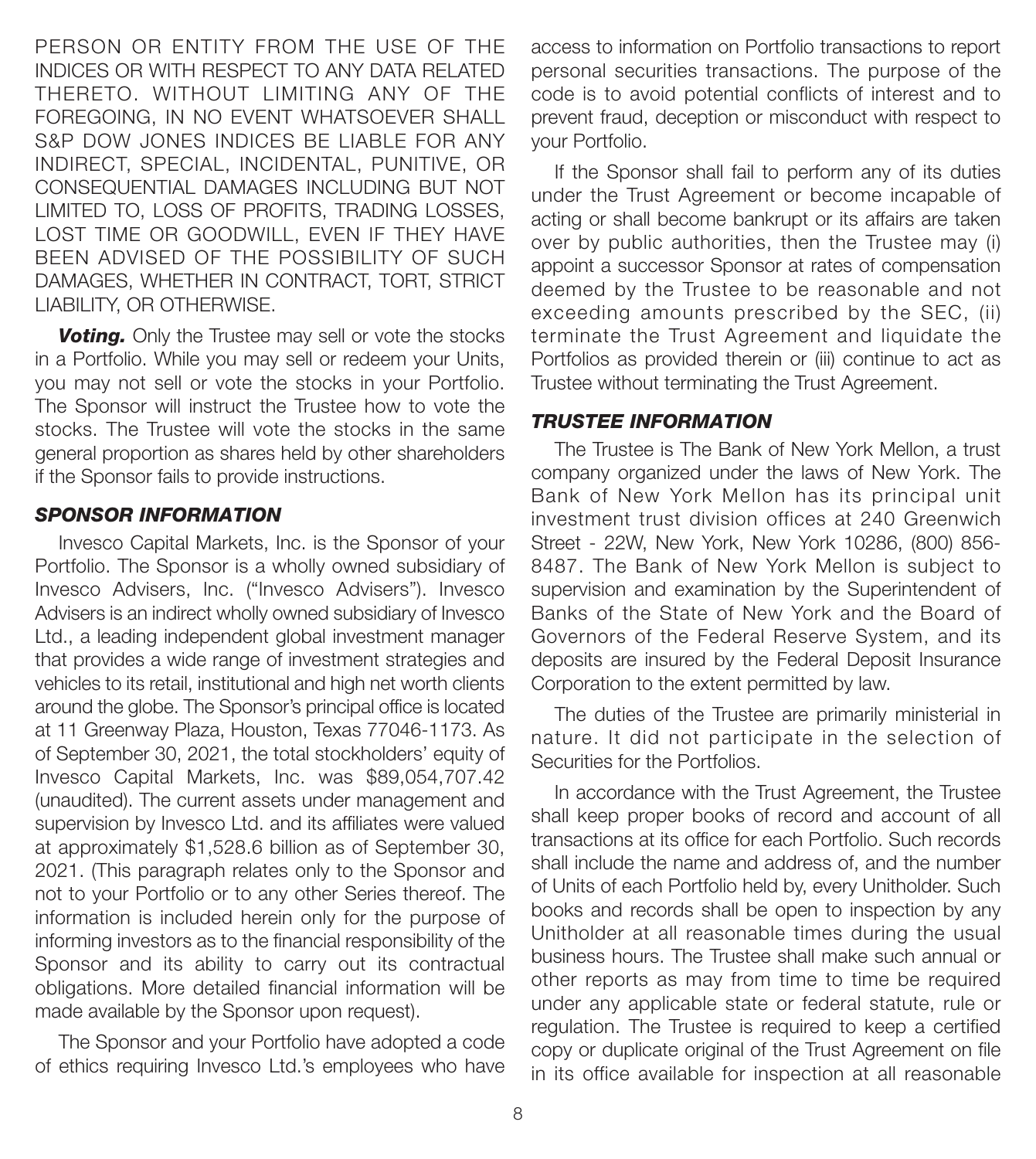times during the usual business hours by any Unitholder, together with a current list of the Securities held in each Portfolio.

Under the Trust Agreement, the Trustee or any successor trustee may resign and be discharged of its responsibilities created by the Trust Agreement by executing an instrument in writing and filing the same with the Sponsor. The Trustee or successor trustee must mail a copy of the notice of resignation to all Unitholders then of record, not less than 60 days before the date specified in such notice when such resignation is to take effect. The Sponsor upon receiving notice of such resignation is obligated to appoint a successor trustee promptly. If, upon such resignation, no successor trustee has been appointed and has accepted the appointment within 30 days after notification, the retiring Trustee may apply to a court of competent jurisdiction for the appointment of a successor. The Sponsor may remove the Trustee and appoint a successor trustee as provided in the Trust Agreement at any time with or without cause. Notice of such removal and appointment shall be mailed to each Unitholder by the Sponsor. Upon execution of a written acceptance of such appointment by such successor trustee, all the rights, powers, duties and obligations of the original trustee shall vest in the successor. The resignation or removal of a Trustee becomes effective only when the successor trustee accepts its appointment as such or when a court of competent jurisdiction appoints a successor trustee.

Any corporation into which a Trustee may be merged or with which it may be consolidated, or any corporation resulting from any merger or consolidation to which a Trustee shall be a party, shall be the successor trustee. The Trustee must be a banking corporation organized under the laws of the United States or any state and having at all times an aggregate capital, surplus and undivided profits of not less than \$5,000,000.

# *TAXATION*

*Regulated Investment Companies.* The prospectus contains a discussion of certain U.S. federal income tax issues concerning the Portfolios and the

purchase, ownership and disposition of Portfolio Units. The discussion below supplements the prospectus discussion and is qualified in its entirety by the prospectus discussion. Prospective investors should consult their own tax advisors with regard to the federal tax consequences of the purchase, ownership, or disposition of Portfolio Units, as well as the tax consequences arising under the laws of any state, locality, non-U.S. country, or other taxing jurisdiction.

The federal income tax summary below and in the prospectus is based in part on the advice of counsel to the Portfolios. The Internal Revenue Service could disagree with any conclusions set forth in these discussions. In addition, our counsel was not asked to review and has not reached a conclusion with respect to the federal income tax treatment of the assets to be held by the Portfolios.

The Portfolios intend to elect and to qualify annually as a regulated investment company under the Internal Revenue Code of 1986, as amended (the "Code") and to comply with applicable distribution requirements so that it will not pay federal income tax on income and capital gains distributed to its Unitholders.

To qualify for the favorable U.S. federal income tax treatment generally accorded to regulated investment companies, a Portfolio must, among other things, (a) derive in each taxable year at least 90% of its gross income from dividends, interest, payments with respect to securities loans and gains from the sale or other disposition of stock, securities or foreign currencies or other income derived with respect to its business of investing in such stock, securities or currencies, and net income from qualified publicly traded partnerships; (b) diversify its holdings so that, at the end of each quarter of the taxable year, (i) at least 50% of the market value of a Portfolio's assets is represented by cash and cash items (including receivables), U.S. government securities, the securities of other regulated investment companies and other securities, with such other securities of any one issuer generally limited for the purposes of this calculation to an amount not greater than 5% of the value of a Portfolio's total assets and not greater than 10% of the outstanding voting securities of such issuer, and (ii) not more than 25% of the value of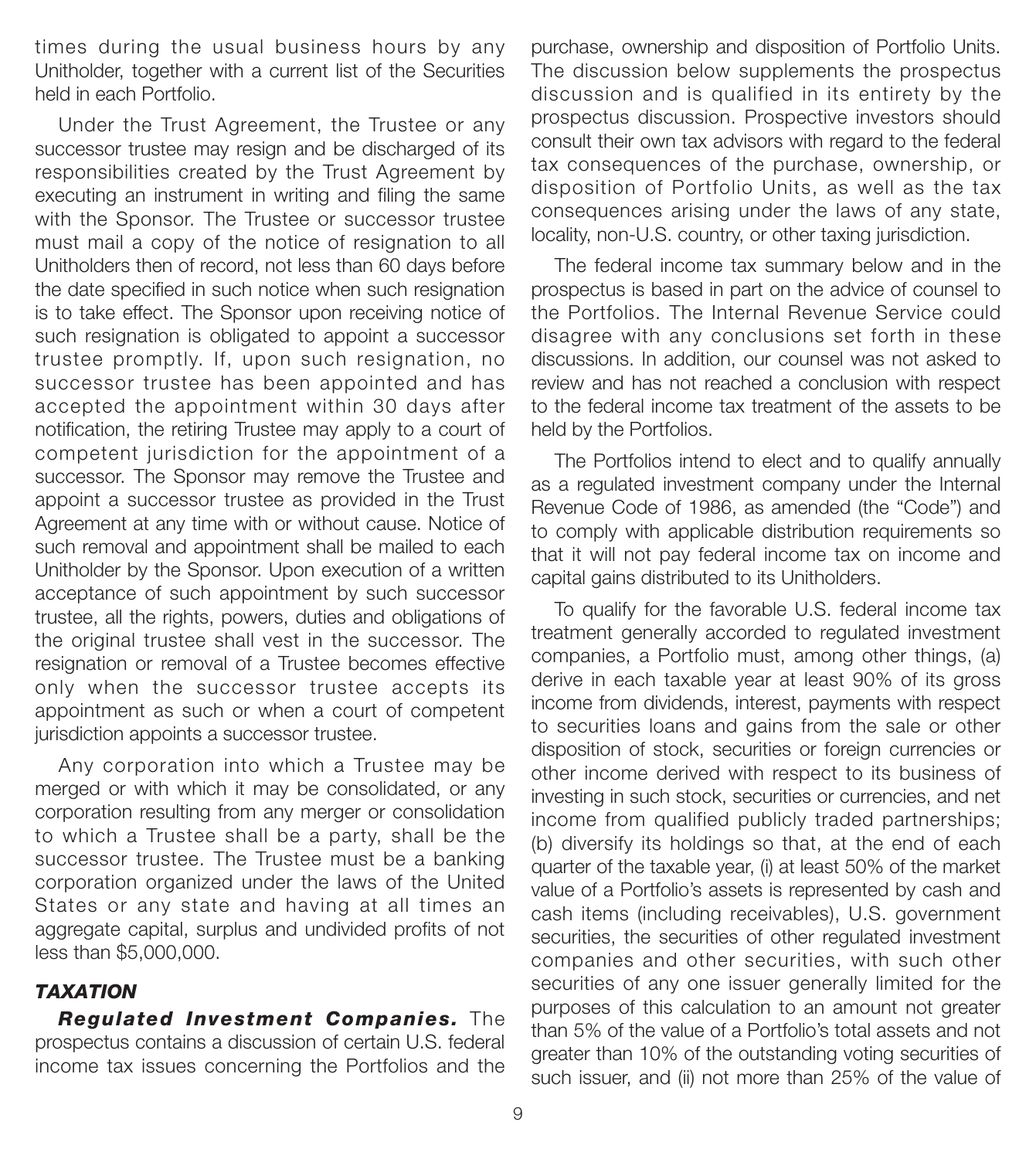its total assets is invested in the securities (other than U.S. government securities or the securities of other regulated investment companies) of any one issuer, or two or more issuers which a Portfolio controls (by owning 20% or more of the issuer's outstanding voting securities) and which are engaged in the same, similar or related trades or businesses, or the securities of qualified publicly traded partnerships; and (c) distribute at least 90% of its investment company taxable income (which includes, among other items, dividends, interest and net short-term capital gains in excess of net long-term capital losses but excludes net capital gain, if any) and at least 90% of its net tax-exempt interest income, if any, each taxable year.

As a regulated investment company, a Portfolio generally will not be subject to U.S. federal income tax on its investment company taxable income (as that term is defined in the Code, but without regard to the deduction for dividends paid) and net capital gain (the excess of net long-term capital gain over net short-term capital loss), if any, that it distributes to Unitholders. Your Portfolio intends to distribute to its Unitholders, at least annually, substantially all of its investment company taxable income and net capital gain. If a Portfolio retains any net capital gain or investment company taxable income, it will generally be subject to federal income tax at regular corporate rates on the amount retained. In addition, amounts not distributed on a timely basis in accordance with a calendar year distribution requirement are subject to a nondeductible 4% excise tax unless, generally, a Portfolio distributes during each calendar year an amount equal to the sum of (1) at least 98% of its ordinary income (not taking into account any capital gains or losses) for the calendar year, (2) at least 98.2% of its capital gains in excess of its capital losses (adjusted for certain ordinary losses) for the one-year period ending October 31 of the calendar year, and (3) any ordinary income and capital gains for previous years that were not distributed or taxed during those years. To prevent application of the excise tax, the Portfolios intend to make its distributions in accordance with the calendar year distribution requirement. Further, if a Portfolio retains any net capital gain, the Portfolio may designate the retained amount

as undistributed capital gains in a notice to Unitholders who, if subject to federal income tax on long-term capital gains (i) will be required to include in income for federal income tax purposes, as long-term capital gain, their share of such undistributed amount, and (ii) will be entitled to credit their proportionate share of the tax paid by the Portfolio against their federal income tax liabilities, if any, and to claim refunds to the extent the credit exceeds such liabilities. A distribution will be treated as paid on December 31 of the current calendar year if it is declared by a Portfolio in October, November or December with a record date in such a month and paid by the Portfolio during January of the following calendar year. These distributions will be taxable to Unitholders in the calendar year in which the distributions are declared, rather than the calendar year in which the distributions are received. There is no assurance that distributions made by your Portfolio will be sufficient to eliminate all taxes on the Trust for all periods. Your Portfolio may make taxable distributions to you even during periods in which the value of your Units has declined.

If a Portfolio failed to qualify as a regulated investment company or failed to satisfy the 90% distribution requirement in any taxable year, the Portfolio would be taxed as an ordinary corporation on its taxable income (even if such income were distributed to its Unitholders) and all distributions out of earnings and profits would be taxable to Unitholders as ordinary dividend income.

Your Portfolio may be required to withhold as backup withholding federal income tax at the backup withholding rate on all taxable distributions payable to you if you fail to provide your correct taxpayer identification number or to make required certifications, or if you have been notified by the IRS that you are subject to backup withholding. Backup withholding is not an additional tax. Any amounts withheld may be credited against your federal income tax liability if you provide the required information or certification.

If your Portfolio is treated as holding directly or indirectly 10 percent or more of the combined value or voting power of the stock of a foreign corporation, and all U.S. shareholders collectively own more than 50